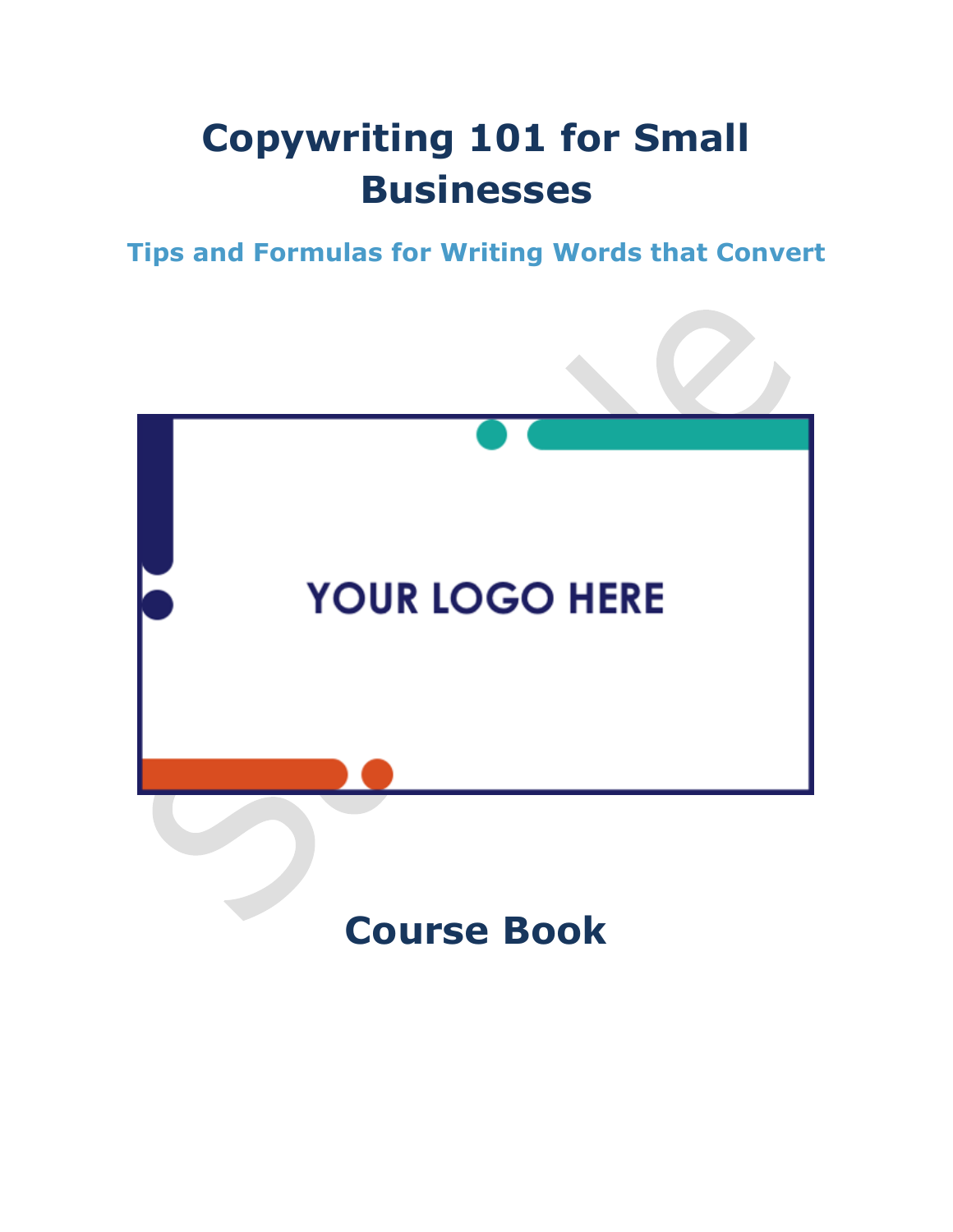### **Table of Contents**

| Module 2 - How to Become a Better Copywriter Today                     |  |
|------------------------------------------------------------------------|--|
|                                                                        |  |
| Module 4 - How to Get Your Content Found - SEO Tips                    |  |
| Module 5 - Advancing Your Copywriting Skills: Learn from Companies Who |  |
|                                                                        |  |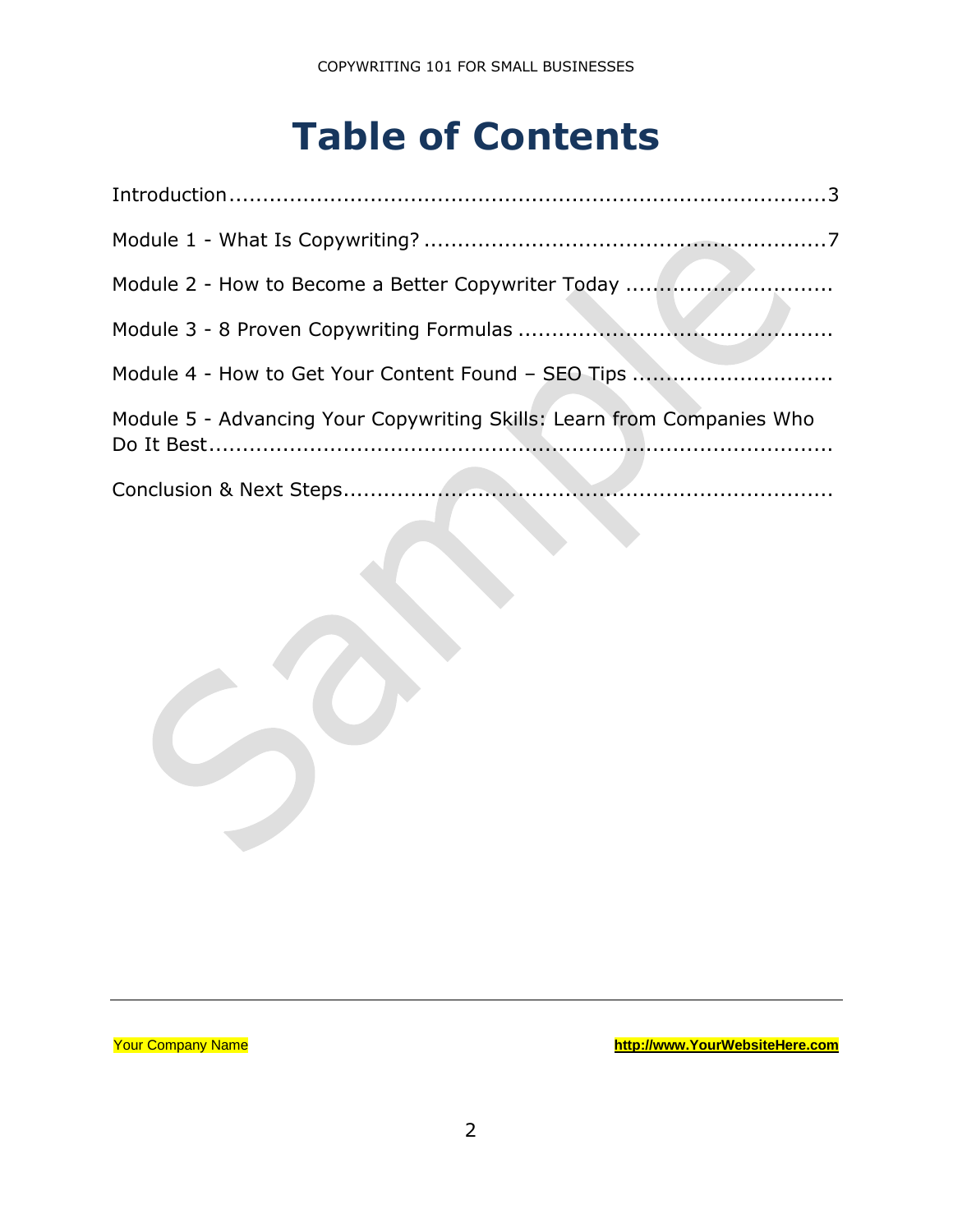### **Introduction**

*"Copy is a direct conversation with the consumer."*

*– Shirley Polykoff*

 $\mathsf{T}_{\mathsf{oday}}$ , in our digital world of visual content and immediacy, good writing is as important to businesses as ever. Copywriting is essential for communicating the value of your company's offering to its potential customers. Content drives online marketing and sales, and copywriting is at the core of all content, whether it's a long-form sales page or a 140 character tweet.

Good writing can make a significant difference in your sales and online conversions, while bad writing can sabotage your marketing efforts. Far too many small businesses delegate their copywriting to any busy employee who will do it. Companies that understand the importance of copywriting hire professional copywriters, but copywriters aren't cheap. For businesses on a tight budget, being able to write copy yourself is extremely helpful. In fact, even if you are able to hire a copywriter, it pays to know the basics of good copy since you'll need to evaluate the work.

Luckily, while copywriting is definitely a skill you need to master, it isn't nearly as difficult as it's often believed to be. Much of what goes into it isn't the actual writing, but knowing the target audience well and choosing the right words that will appeal to that audience.

With this understanding of your audience and some of the basic copywriting skills you're going to learn in this course, you can improve your existing copy and write new copy that gets better results for your business.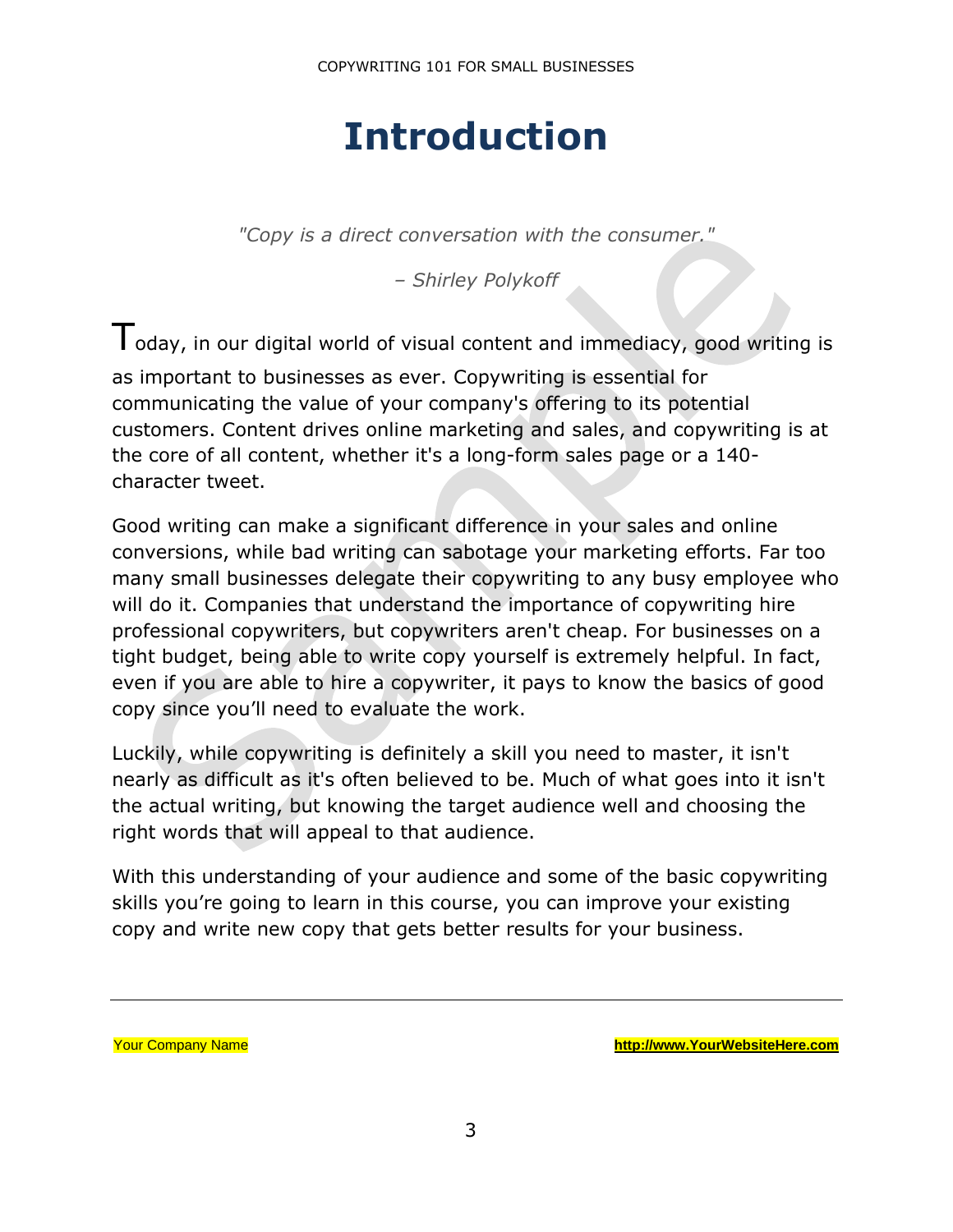#### **What You Will Learn in This Course**

By the end of this course, you will have learned various copywriting techniques and time-tested formulas for creating the kind of copy that converts visitors to buyers. However, you'll use your new writing skills for far more than just sales pages. You can also use them in any area of your business where you need words to persuade people to take action.

You're going to get clear, straightforward guidelines on what to include in your copy, along with real-life examples. Along the way, you'll learn how to grab your reader's attention and maintain it throughout your copy, leading the reader eventually to take a recommended action.

In addition to writing the persuasive content of your copy, you'll also learn basic SEO tips to help you write in such a way that search engines will help visitors find your content.

While you're going to be learning some time-tested copywriting formulas to use right now, formulaic writing isn't the most effective copy in the long run. What's most effective is unique writing that speaks directly to your target audience. As you continue to write, you'll discover your own unique style that's effective in communicating with your readers.

Finally, you'll learn some quick tweaks you can make to the formulas you use that will give your copy greater impact and increase conversions.

#### **Learning Objectives**

By the end of this course, you'll be able to:

➢ Clearly define copywriting and identify ways you can use it in all areas of your marketing to help your business grow.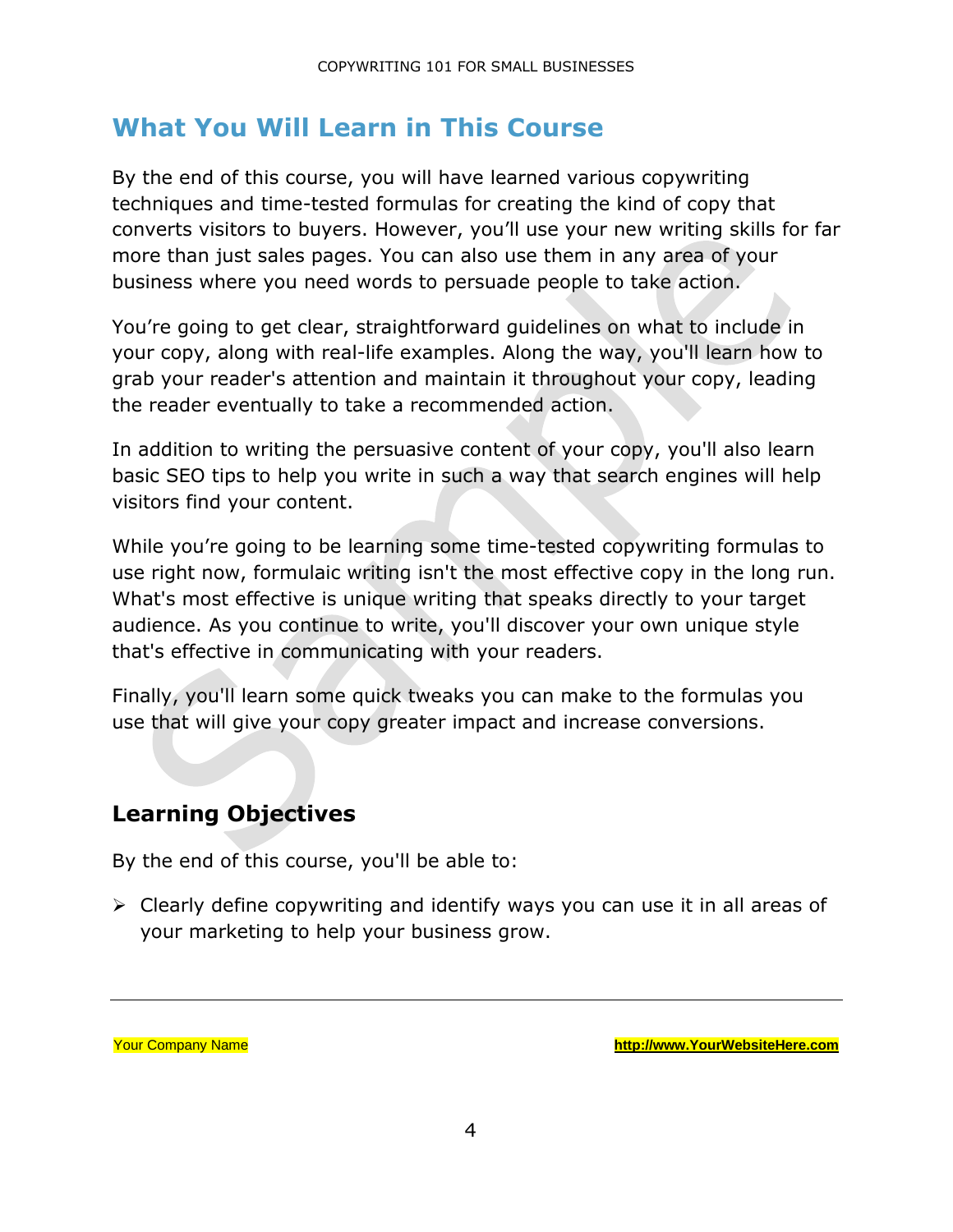- ➢ Use several copywriting techniques right away that will improve the results of your current sales or marketing copy.
- ➢ Take one sales letter, web page, or other piece of marketing content and apply the AIDA formula to create copy that converts and urges your reader to take action.
- ➢ Pick 2 SEO techniques that you can use to help your web copy get found and indexed by Google and apply them to your website, sales page or online product page immediately.
- ➢ Identify the techniques and strategies used by companies that excel at copywriting and brainstorm ways you can use these tips in your own copy.
- ➢ Create an action plan for updating existing copy and improving it using the copywriting techniques you have learned

This course is broken down into 5 modules with an introduction and a conclusion to take you step-by-step through Copywriting 101 for Small Businesses.

The modules follow a logical order, so while you can skip around if you want, it's best to work through them one at a time.

As you go through each module, use your Action Guide to help you complete the Action Steps at the end of each.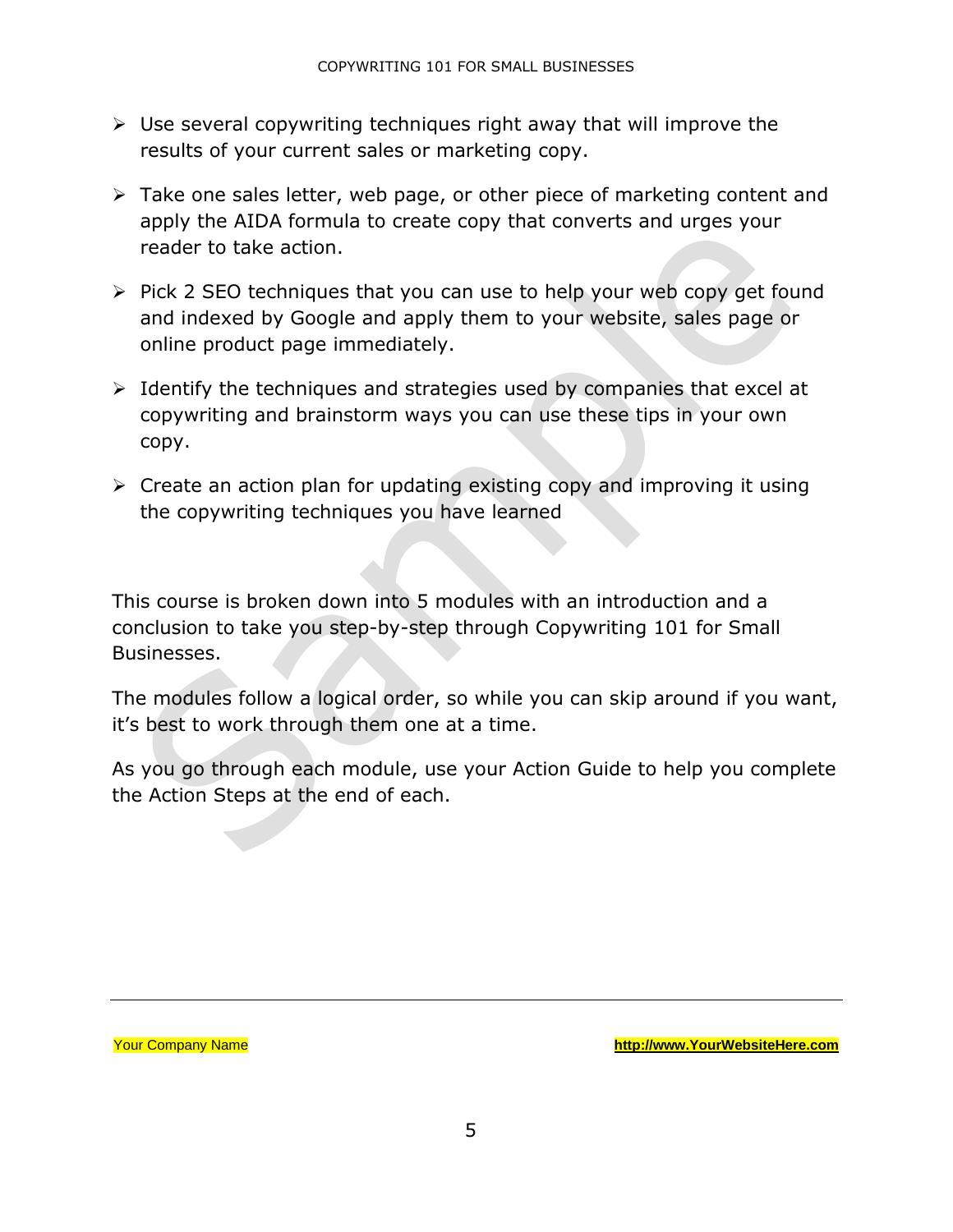#### **Expectations**

Before we start the course, take a minute to think about what you want to get out of it.

In the Action Guide, write down three skills you expect to gain.

Now that you're clear about what you want this course to deliver, we can get started.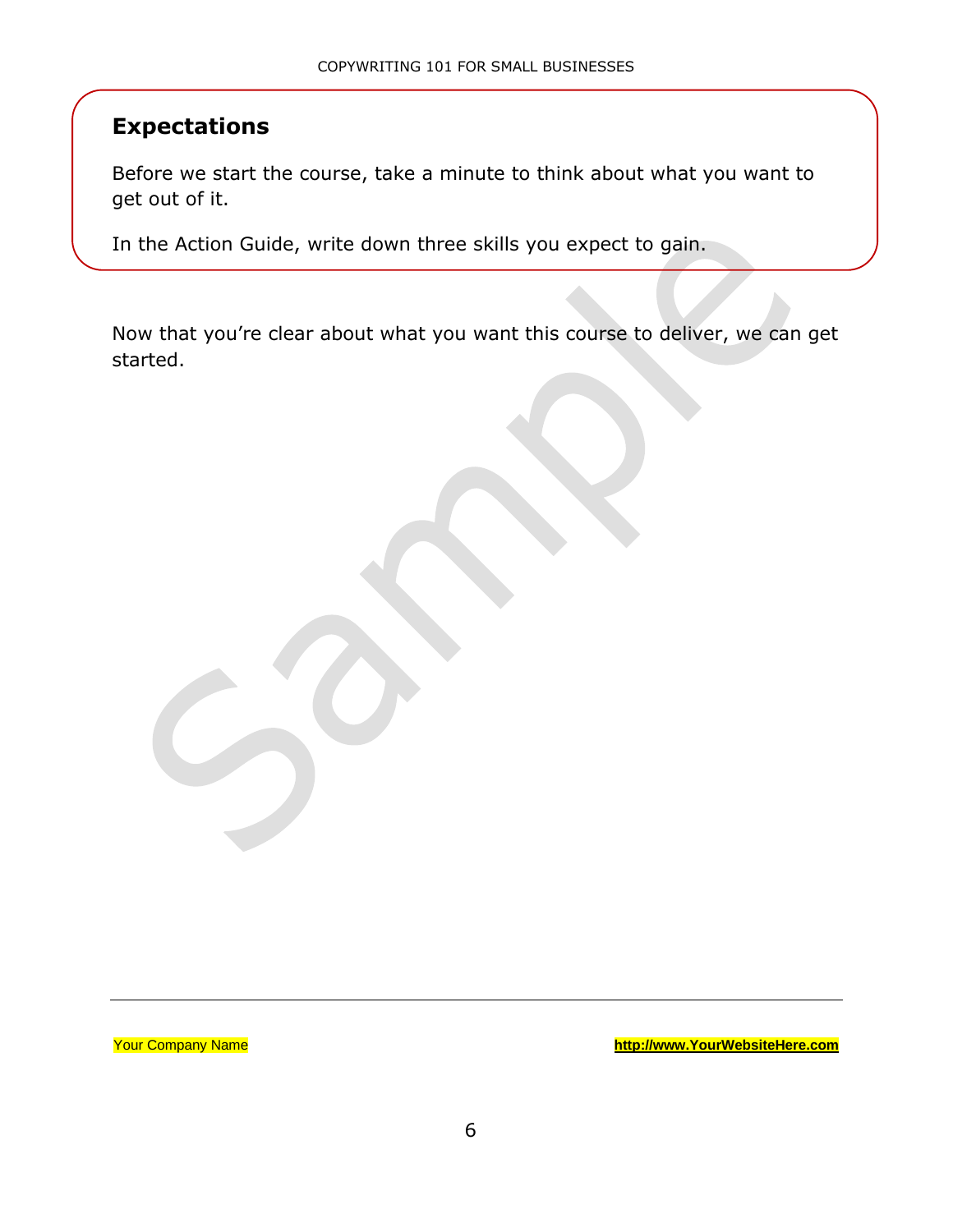## **Module 1 - What Is Copywriting?**

 $T$ raditional copywriting is the process of writing advertising or promotional copy. The text on any advertisement, promotional mailing, magazine or newspaper ad, sales letter, website sales page, billboard, or anywhere else

where someone is selling something is copywriting. It's any kind of writing that offers a product or service for sale and this is why a copywriter is often referred to as a "salesperson in print."

Your copy is a marketing tool for your business. It explains your product or service and the value your product or service offers the buyer. It's a message to your target market that convinces them that your offering is worth the purchase price.

| <b>Web pages</b>                     | <b>Press releases</b>                      | <b>Blog posts</b>                            | <b>Articles</b>                         |
|--------------------------------------|--------------------------------------------|----------------------------------------------|-----------------------------------------|
|                                      |                                            |                                              |                                         |
| <b>EBooks</b>                        | <b>Sales pages</b><br>and landing<br>pages | <b>Marketing or</b><br>promotional<br>emails | <b>Brochures</b>                        |
|                                      |                                            |                                              |                                         |
| <b>Direct mail</b><br><b>letters</b> | <b>Social media</b><br>status updates      | <b>Billboards</b>                            | <b>Magazine and</b><br>newspaper<br>ads |
|                                      | <b>Taglines and</b><br>slogans             | <b>Jingle lyrics</b>                         |                                         |

Copywriting is used on: